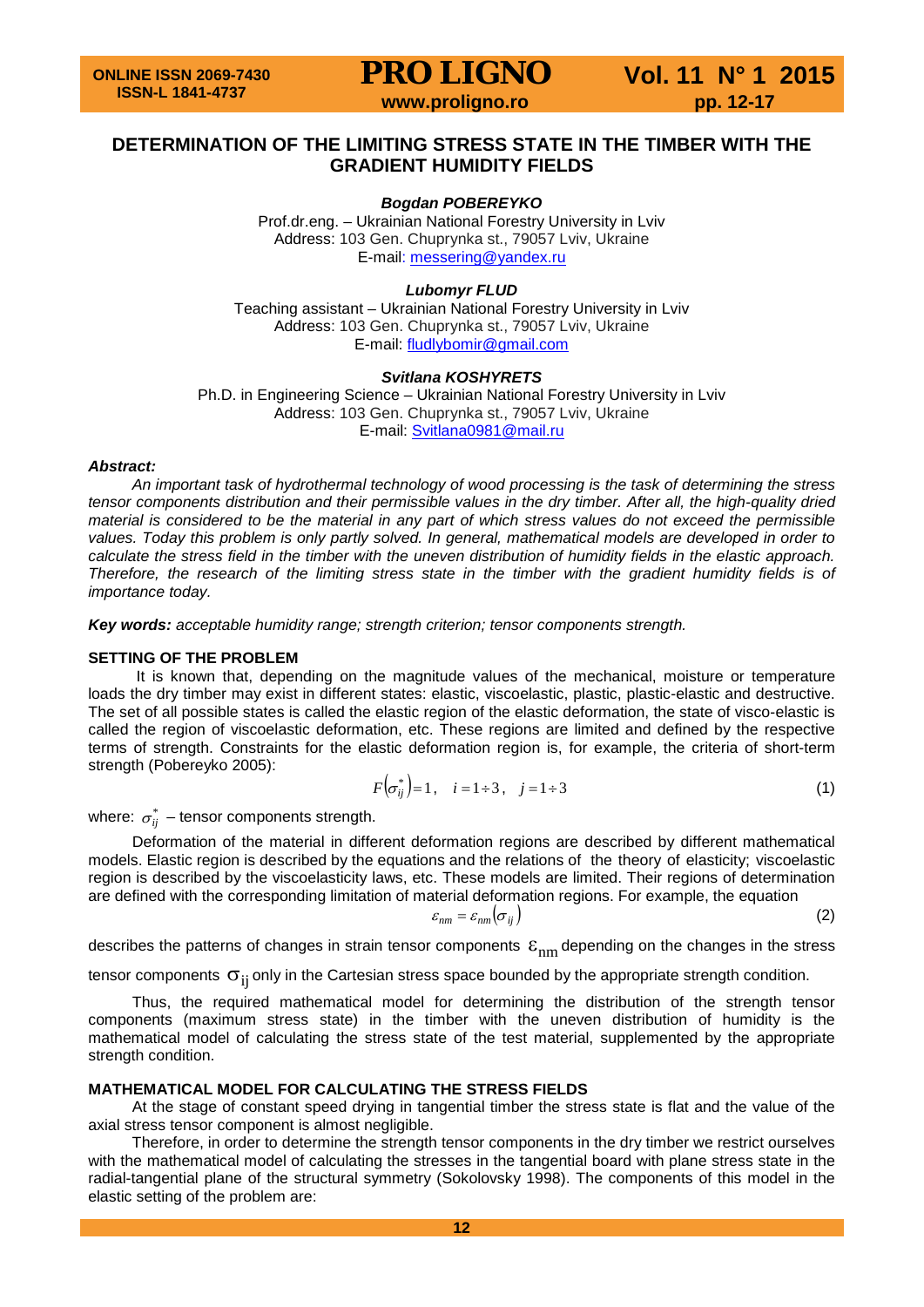**ONLINE ISSN 2069-7430 ISSN-L 1841-4737**

# **PRO LIGNO** Vol. 11 N° 1 2015<br>www.proligno.ro pp. 12-17

● equilibrium equation

$$
\begin{cases}\n\frac{\partial \sigma_x}{\partial x} = \frac{\partial \tau_{xy}}{\partial y}; \\
\frac{\partial \tau_{xy}}{\partial x} = \frac{\partial \sigma_y}{\partial y}.\n\end{cases}
$$
\n(3)

● adjacency equation

$$
\frac{\partial^2 \varepsilon_x}{\partial y^2} + \frac{\partial^2 \varepsilon_y}{\partial x^2} = \frac{\partial^2 \gamma_{xy}}{\partial xy},
$$
\n(4)

● Hooke's law for incompressible and sensible materials

$$
\begin{cases}\n\varepsilon_x = \frac{\sigma_x}{E_x} - \frac{\mu_{yx}\sigma_y}{E_y} + \beta_x W(x), \\
\varepsilon_y = -\frac{\mu_{xy}\sigma_x}{E_x} + \frac{\sigma_y}{E_y} + \beta_y W(x), \\
\gamma_{xy} = \frac{\tau_{xy}}{G_{xy}}.\n\end{cases}
$$
\n(5)

● boundary conditions

 $\sigma_x = 0$  for  $x = \pm R$ ;  $\sigma_y = 0$  for  $y = \pm a$ ;  $\tau_{xy} = 0$  for  $x = \pm R$  and  $y = \pm a$  (6)



*Fig. 1. Cross-section of the tangential board.*

Here:  $E_X$ ,  $E_y$  – elastic moduli;  $G_{xy}$  – shear modulus;  $\mu_{xy}$ ,  $\mu_{yx}$  – the Poisson ratios;  $\beta_x$ ,  $\beta_y$  – shrinkage ratios; W – distribution function of relative timber humidity by its thickness;  $\varepsilon_x$ ,  $\varepsilon_y$  – the main components of the strain tensor;  $\tau_{xy}$ ,  $\gamma_{xy}$  – stress and shear strain;  $a$  – half-width of the board;  $R$  – halfthickness of the board; x, y – coordinates of the cross-section of the board, shown in Fig. 1.

#### **WOOD STRENGTH TERMS**

According to (Pobereyko *et al*. 2013), the strength of wood of different species is described by different mathematical models. The elastic region of softwood is defined by the Goldenblata-Kopnov criteria (Seng 1994):

$$
\Pi_{xx}\sigma_x + \Pi_{yy}\sigma_y + \sqrt{\Pi_{xxxx}\sigma_x^2 + \Pi_{yyy}\sigma_y^2 + \Pi_{xxyy}\sigma_x\sigma_y + 4\Pi_{xyxy}\sigma_{xy}^2} = 1
$$
\n(7)

Here  $\Pi_{xx}$ ,  $\Pi_{yy}$ ,  $\Pi_{xxxx}$ ,  $\Pi_{yyy}$ ,  $\Pi_{xxy}$ ,  $\Pi_{xyxy}$  – strength tensor components, which are determined by the formulas:

$$
\Pi_{xx} = \frac{1}{2} \left( \frac{1}{\sigma_{xp}} - \frac{1}{\sigma_{xc}} \right); \qquad \Pi_{yy} = \frac{1}{2} \left( \frac{1}{\sigma_{yp}} - \frac{1}{\sigma_{yc}} \right); \qquad \Pi_{xyxy} = \frac{1}{4 \left( \tau_{xy}^* \right)^2}
$$
\n
$$
\Pi_{xxxx} = \frac{1}{4} \left( \frac{1}{\sigma_{xp}} + \frac{1}{\sigma_{xc}} \right)^2; \qquad \Pi_{yyyy} = \frac{1}{4} \left( \frac{1}{\sigma_{yp}} + \frac{1}{\sigma_{yc}} \right)^2; \tag{8}
$$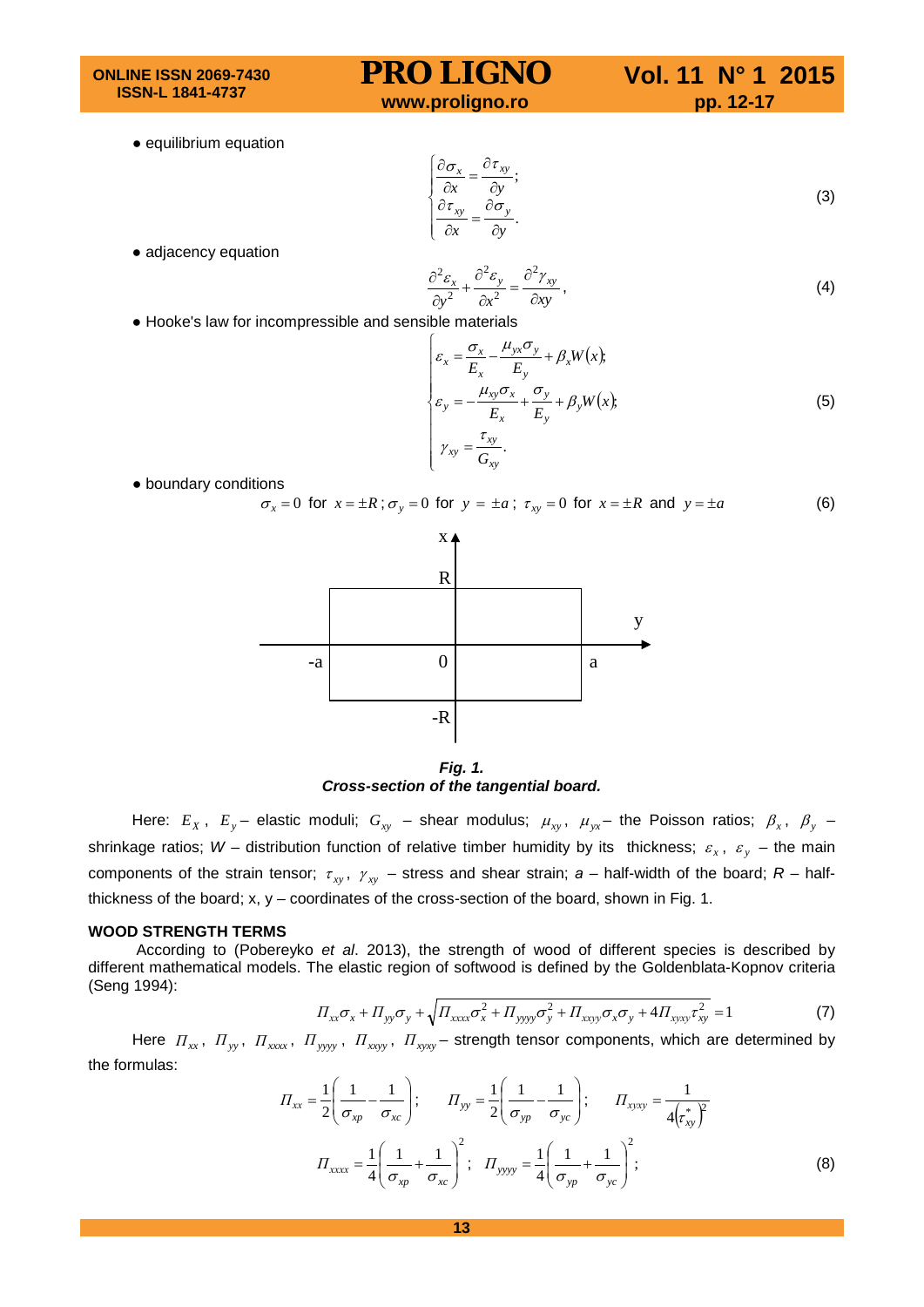**PRO LIGNO** Vol. 11 N° 1 2015<br>www.proligno.ro pp. 12-17

$$
\Pi_{xyyy} = \frac{1}{8} \left[ \left( \frac{1}{\sigma_{xp}} + \frac{1}{\sigma_{xc}} \right)^2 + \left( \frac{1}{\sigma_{yp}} + \frac{1}{\sigma_{yc}} \right)^2 - \left( \frac{1}{\tau_{xy,45}^*} + \frac{1}{\overline{\tau}_{xy,45}^*} \right) \right];
$$

 $\sigma_{xp}$ ,  $\sigma_{yp}$ ,  $\sigma_{xc}$ ,  $\sigma_{yc}$  – strength of wood tensile and compression in the directions OX and OY,  $\tau_{xy}^*$  – wood strength, tested for pure shear.

The elastic region of hardwood is defined by the Y. Ashkenazi criteria (Seng 1994):

$$
A_{xx}\sigma_x^2 + A_{yy}\sigma_y^2 + 2A_{xxyy}\sigma_x\sigma_y + 4A_{xyxy}\sigma_{xy}^2 = \sqrt{\sigma_x^2 + \sigma_y^2 + \sigma_x\sigma_y + \sigma_{xy}^2}.
$$
 (9)

where:

$$
A_{xx} = \frac{1}{\sigma_{xp}}, \qquad A_{yy} = \frac{1}{\sigma_{yp}}, \qquad A_{xyxy} = \frac{1}{4\tau_{xy}^*},
$$
(10)

Thus, we have two mathematical models. One of them is given by the equations  $(3) - (8)$ , and the other by the equations  $(3) - (6)$  and  $(9) - (10)$ . The first is to determine the distribution of the limiting stress state fields in the softwood timber and the other one is to determine the distribution of the limiting stress state fields in the hardwood timber.

## **PRACTICAL IMPLEMENTATION OF THE MATHEMATICAL MODELS (3) – (8) AND (3) – (6) AND (9) – (10)**

Equation  $(3) - (5)$  satisfy the functions (Sokolovsky 1998):

$$
\sigma_x = \frac{\partial^2 F(x, y)}{\partial y^2}, \quad \sigma_y = \frac{\partial^2 F(x, y)}{\partial x^2}, \quad \tau_{xy} = -\frac{\partial^2 F(x, y)}{\partial x \partial y}.
$$
 [MPa] (11)

Here  $F(x, y)$  – any double-differentiated function of Erie, which is the solution of the equation:

$$
\frac{1}{E_x} \frac{\partial^4 F(x, y)}{\partial y^4} + \left( \frac{1}{G_{xy}} - \frac{\mu_{yx}}{E_y} - \frac{\mu_{xy}}{E_x} \right) \frac{\partial^4 F(x, y)}{\partial x^2 \partial y^2} + \frac{1}{E_y} \frac{\partial^4 F(x, y)}{\partial x^4} = -\frac{\partial^2 \beta_x W}{\partial y^2} - \frac{\partial^2 \beta_y W}{\partial x^2} \tag{12}
$$

received by substituting the equations (5) into (4), and with the subsequent replacement of  $\sigma_x$ ,  $\sigma_y$ ,  $\tau_{xy}$  into

$$
\frac{\partial^2 F(x, y)}{\partial y^2}, \frac{\partial^2 F(x, y)}{\partial x^2}, -\frac{\partial^2 F(x, y)}{\partial x \partial y}
$$
 respectively.

Thus, the problem of calculating the stress fields in the cross-section of the timber with uneven distribution of humidity is equivalent to the problem of finding the solution of equation (12) that satisfies the boundary conditions (6).

According to the studies (Sokolovsky 1998), this solution is function

$$
F = d_1 \varphi_1 + d_2 \varphi_2 + d_3 \varphi_3 \,, \tag{13}
$$

where:  $\varphi_1, \varphi_2, \varphi_3$  – coordinate functions that are defined by the formulas:

$$
\varphi_1 = (x^2 - R^2)^2 (y^2 - a^2)^2, \qquad \varphi_2 = \varphi_1 x^2, \qquad \varphi_3 = \varphi_1 y^2.
$$
 (14)

The unknown coefficients  $d_1, d_2, d_3$  the so called Ritz coefficients are determined from the system of algebraic equations (2):

$$
\sum_{k=1}^{3} \left( \Delta \varphi_k, \varphi_n \right) d_k = \left( \left( -\frac{\partial^2 \beta_x W}{\partial y^2} - \frac{\partial^2 \beta_y W}{\partial x^2} \right) \varphi_n \right), \tag{15}
$$

where:

$$
\Delta = \frac{1}{E_x} \frac{\partial^4}{\partial y^4} + \left(\frac{1}{G_{xy}} - \frac{\mu_{yx}}{E_y} - \frac{\mu_{xy}}{E_x}\right) \frac{\partial^4}{\partial x^2 \partial y^2} + \frac{1}{E_y} \frac{\partial^4}{\partial x^4}.
$$
  
\nScalar product  $(\Delta \varphi_k, \varphi_n)$  and  $\left(\left(-\frac{\partial^2 \beta_x W}{\partial y^2} - \frac{\partial^2 \beta_y W}{\partial x^2}\right), \varphi_n\right)$  are determined by the formulas:  
\n
$$
(\Delta \varphi_k, \varphi_n) = \int_{-a-R}^a \int_0^R (\Delta \varphi_k) \cdot \varphi_n dx dy ;
$$
\n(16)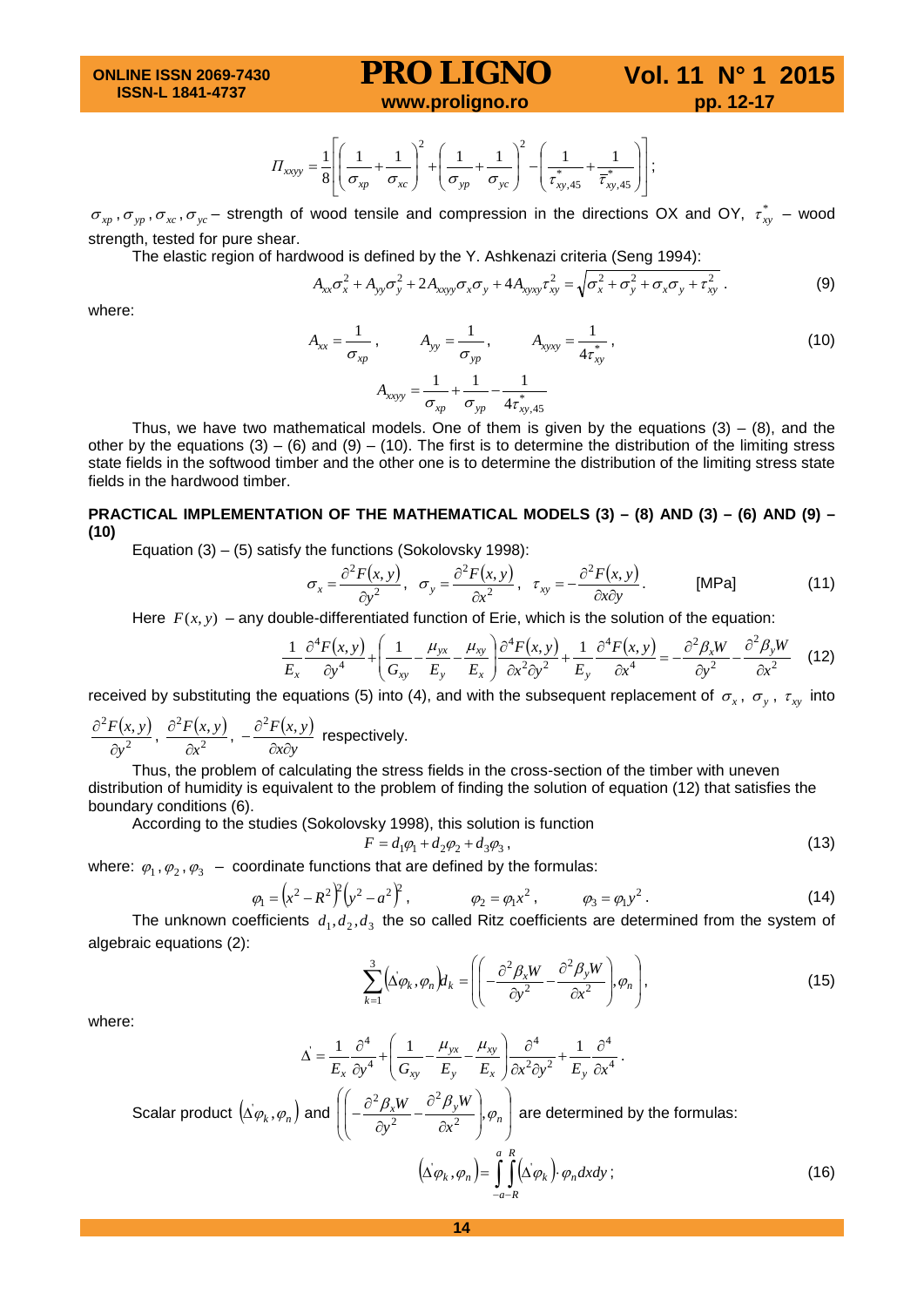**ONLINE ISSN 2069-7430 ISSN-L 1841-4737**

## **PRO LIGNO** Vol. 11 N° 1 2015<br>www.proligno.ro pp. 12-17

$$
\left( \left( -\frac{\partial^2 \beta_x W}{\partial y^2} - \frac{\partial^2 \beta_y W}{\partial x^2} \right), \varphi_n \right) = \int_{-a-R}^{a} \left( -\frac{\partial^2 \beta_x W}{\partial y^2} - \frac{\partial^2 \beta_y W}{\partial x^2} \right) \varphi_n dx dy.
$$

For timber with a parabolic distribution of humidity:

$$
W(x) = \frac{\Delta W_{\text{max}}}{R^2} x^2, \qquad [%]
$$
 (17)

system of equations (15) has the form:

$$
\begin{cases}\nB_{11}d_1 + B_{12}d_2 + B_{13}d_3 = -\frac{512}{225}a^5R^3\beta_y\Delta W_{\text{max}}; \nB_{21}d_1 + B_{22}d_2 + B_{23}d_3 = -\frac{512}{1575}a^5R^3\beta_y\Delta W_{\text{max}}; \nB_{11}d_1 + B_{12}d_2 + B_{13}d_3 = -\frac{512}{1575}a^7R^3\beta_y\Delta W_{\text{max}},\n\end{cases}
$$
\n(18)

*where:* ∆*W*<sub>max</sub> – the difference of relative humidity of central layer and the surface of the investigated timber;

$$
B_{11} = \frac{32768}{1575} \left( \frac{a^5 R^9}{E_x} + \frac{a^9 R^5}{E_y} \right) + \frac{65536}{11025} \left( \frac{1}{G_{xy}} - \frac{\mu_{yx}}{E_y} - \frac{\mu_{xy}}{E_x} \right) a^7 R^7 ;
$$
  
\n
$$
B_{12} = B_{21} = \frac{32768}{1575} \left( \frac{a^5 R^{11}}{11E_x} + \frac{a^9 R^7}{7E_y} \right);
$$
  
\n
$$
B_{13} = B_{31} = \frac{32768}{1575} \left( \frac{a^7 R^9}{7E_x} + \frac{a^{11} R^5}{11E_y} \right);
$$
  
\n
$$
B_{22} = \frac{32768}{1575} \left( \frac{a^5 R^{13}}{143E_x} + \frac{a^9 R^9}{7E_y} \right) + \frac{65536}{121275} \left( \frac{1}{G_{xy}} - \frac{\mu_{yx}}{E_y} - \frac{\mu_{xy}}{E_x} \right) a^7 R^{11} ;
$$
  
\n(19)

$$
B_{23} = B_{32} = \frac{32768}{121275} \left( \frac{a^7 R^{11}}{E_x} + \frac{a^{11} R^7}{E_y} \right);
$$
  
\n
$$
B_{33} = \frac{32768}{525} \left( \frac{a^7 R^{11}}{E_x} + \frac{a^{11} R^7}{E_y} \right);
$$
  
\n
$$
B_{33} = \frac{32768}{525} \left( \frac{a^9 R^9}{7 E_x} + \frac{a^{13} R^5}{143 E_y} \right) + \frac{65536}{121275} \left( \frac{1}{G_{xy}} - \frac{\mu_{yx}}{E_y} - \frac{\mu_{xy}}{E_x} \right) a^{11} R^7.
$$

The coefficients  $d_1, d_2, d_3$  are dependent on the geometrical characteristics of the material and humidity range by its thickness. Indeed, according to (18):

$$
d_1 = -D_1 \beta_y \Delta W_{\text{max}} \; ; \qquad d_2 = -D_2 \beta_y \Delta W_{\text{max}} \; ; \qquad d_3 = -D_3 \beta_y \Delta W_{\text{max}} \; . \tag{20}
$$

where:

$$
D_{1} = \frac{\Delta_{1}}{\Delta}; \qquad D_{2} = \frac{\Delta_{2}}{\Delta}; \qquad D_{3} = \frac{\Delta_{3}}{\Delta}; \qquad (21)
$$
\n
$$
\Delta_{1} = \frac{512}{225} \begin{vmatrix} a^{5}R^{3} & B_{12} & B_{13} \\ a^{5}R^{3} & B_{22} & B_{23} \\ \frac{a^{7}R^{3}}{7} & B_{32} & B_{33} \end{vmatrix}; \qquad \Delta_{2} = \frac{512}{225} \begin{vmatrix} B_{11} & a^{5}R^{3} & B_{13} \\ B_{21} & \frac{a^{5}R^{3}}{7} & B_{23} \\ B_{31} & \frac{a^{7}R^{3}}{7} & B_{33} \end{vmatrix};
$$
\n
$$
\Delta_{3} = \begin{vmatrix} B_{11} & B_{12} & a^{5}R^{3} \\ B_{21} & B_{22} & \frac{a^{5}R^{3}}{7} \\ B_{31} & B_{32} & \frac{a^{7}R^{3}}{7} \end{vmatrix}; \qquad \Delta = \begin{vmatrix} B_{11} & B_{12} & B_{13} \\ B_{21} & B_{22} & B_{23} \\ B_{31} & B_{32} & B_{33} \end{vmatrix}.
$$
\n(21)

By substituting (20) and (14) to (13) and by the formulas (11) we define the stress tensor components:  $\sigma_x = \beta_y \Delta W_{\text{max}} \Phi_x$ ;  $\sigma_y = \beta_y \Delta W_{\text{max}} \Phi_y$ ;  $\tau_{xy} = \beta_y \Delta W_{\text{max}} \Phi_{xy}$ , [MPa] (22)

where:

$$
\Phi_x = -2\left[2\left(3y^2 - a^2\right)\left(D_1 + 2D_2x^2\right) + D_3\left(15y^4 - 12a^2y^2 + a^4\right)\right]\left(x^2 - R^2\right)^2;
$$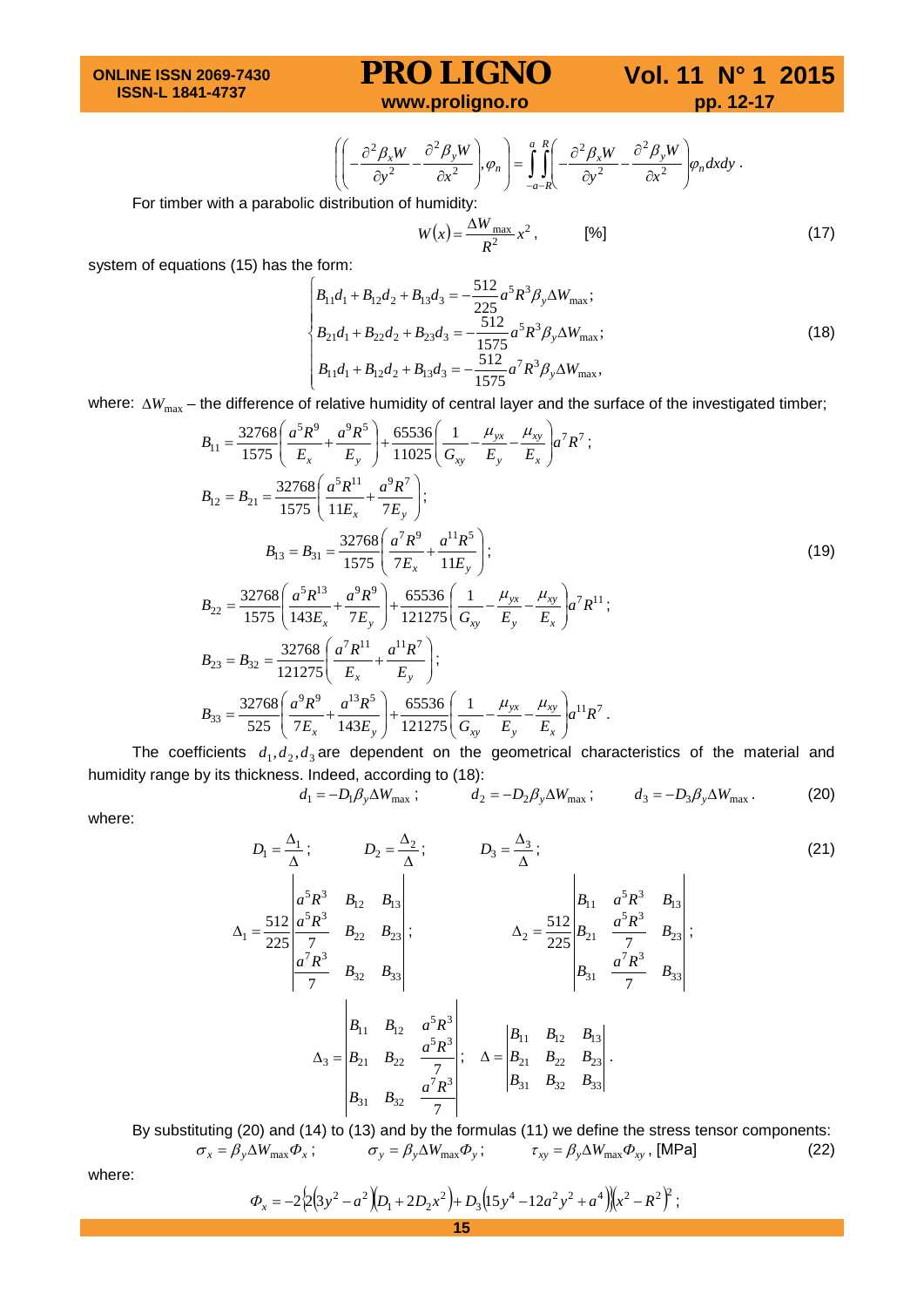**PRO LIGNO** Vol. 11 N° 1 2015<br>www.proligno.ro pp. 12-17

$$
\Phi_{y} = -2\{2\left(3x^{2} - R^{2}\right)\left(D_{1} + 2D_{3}y^{2}\right) + D_{2}\left(15x^{4} - 12R^{2}x^{2} + R^{4}\right)\left(y^{2} - a^{2}\right)^{2};
$$
\n
$$
\Phi_{xy} = 8\left\{2D_{1}x\left(x^{2} - R^{2}\right)\left(y^{2} - a^{2}\right) + D_{2}xy\left(3x^{4} - 4R^{2}x^{2} + R^{4}\right)\left(y^{2} - a^{2}\right) + D_{3}xy\left(3y^{4} - 4a^{2}y^{2} + a^{4}\right)\left(x^{2} - R^{2}\right)\right\}.
$$
\n(23)

We substitute formula (22) into the strength criteria (7) and (9). As a result of this substitution we obtain the following mathematical model:

$$
\Delta W_{\partial on} = \frac{1}{\beta_y \left( \Pi_{xx} \Phi_x + \Pi_{yy} \Phi_y + \sqrt{\Pi_{xxxx} \Phi_x^2 + \Pi_{yyy} \Phi_y^2 + \Pi_{xxyy} \Phi_x \Phi_y + 4 \Pi_{xyxy} \Phi_{xy}^2} \right)} \text{[%];}
$$
 (24)

$$
\Delta W_{\partial on} = \frac{\sqrt{\Phi_x^2 + \Phi_y^2 + \Phi_x \Phi_y + \Phi_{xy}^2}}{\beta_y \left(A_{xx} \Phi_x^2 + A_{yy} \Phi_y^2 + 2A_{xyyy} \Phi_x \Phi_y + 4A_{xyxy} \Phi_{xy}^2\right)}.
$$
 [%) (25)

Formula (24) allows to determine the permissible value ∆*Wдоп* of the value ∆*W*max for an arbitrary selected point  $(x, y)$  of the cross section of the softwood timber, and the formula  $(25)$  – the permissible value ∆*Wдоп* of the value ∆*W*max for an arbitrary selected point (*x*, *y*) of the cross section of the hardwood timber. Besides, these formulas allow calculating the boundary values  $\sigma_x^*$ ,  $\sigma_y^*$  and  $\tau_{xy}^*$  and the stress tensor components in the above mentioned range point of dry material. In fact, it is sufficient in the formulas (22) to replace ∆*W*max for ∆*Wдоп* . As a result, we have:

– for the softwood timber:

$$
\sigma_x^* = \frac{\Phi_x}{\prod_{xx}\Phi_x + \prod_{yy}\Phi_y + \sqrt{\prod_{xxxx}\Phi_x^2 + \prod_{yyy}\Phi_y^2 + \prod_{xxyy}\Phi_x\Phi_y + 4\prod_{xyxy}\Phi_{xy}^2}},
$$
 [MPa] (26)

$$
\sigma_{y}^{*} = \frac{\Phi_{y}}{\Pi_{xx}\Phi_{x} + \Pi_{yy}\Phi_{y} + \sqrt{\Pi_{xxxx}\Phi_{x}^{2} + \Pi_{yyy}\Phi_{y}^{2} + \Pi_{xxyy}\Phi_{x}\Phi_{y} + 4\Pi_{xyxy}\Phi_{xy}^{2}}},
$$
[MPa] (27)

$$
\tau_{xy}^* = \frac{\Phi_{xy}}{\Pi_{xx}\Phi_x + \Pi_{yy}\Phi_y + \sqrt{\Pi_{xxxx}\Phi_x^2 + \Pi_{yyy}\Phi_y^2 + \Pi_{xxyy}\Phi_x\Phi_y + 4\Pi_{xyxy}\Phi_{xy}^2}}; \quad [MPa] \text{ (28)}
$$

– for the hardwood timber:

$$
\sigma_x^* = \frac{\Phi_x \sqrt{\Phi_x^2 + \Phi_y^2 + \Phi_x \Phi_y + \Phi_{xy}^2}}{A_{xx} \Phi_x^2 + A_{yy} \Phi_y^2 + 2A_{xyy} \Phi_x \Phi_y + 4A_{xyy} \Phi_{xy}^2};
$$
 [MPa] (29)

$$
\sigma_{y}^{*} = \frac{\Phi_{y}\sqrt{\Phi_{x}^{2} + \Phi_{y}^{2} + \Phi_{x}\Phi_{y} + \Phi_{xy}^{2}}}{A_{xx}\Phi_{x}^{2} + A_{yy}\Phi_{y}^{2} + 2A_{xxy}\Phi_{x}\Phi_{y} + 4A_{xyxy}\Phi_{xy}^{2}}; \qquad [MPa] \quad (30)
$$

$$
\tau_{xy}^* = \frac{\Phi_{xy} \sqrt{\Phi_x^2 + \Phi_y^2 + \Phi_x \Phi_y + \Phi_{xy}^2}}{A_{xx} \Phi_x^2 + A_{yy} \Phi_y^2 + 2A_{xxy} \Phi_x \Phi_y + 4A_{xyxy} \Phi_{xy}^2}.
$$
 [MPa] (31)

#### **ANALYSIS OF THE MATHEMATICAL MODELS (26) – (28) AND (29) – (31) IN ORDER TO DETERMINE THE LIMITING STRESS STATE IN SOFTWOOD AND HARDWOOD TIMBER**

To analyze the formulas  $(26) - (31)$  we determine the limiting stress state in the surface points and in the points of the dry timber central layer. In order to do this, in the formulas (22) – (23) we replace x by R and x by 0 respectively. Then, after simple mathematical transformations we obtain:

 $-$  for  $x = R$ :

 $-$  for  $x = 0$  :

$$
\Phi_x = 0; \quad \Phi_{xy} = 0; \quad \Phi_y = -8R^2 \Big\{ 2D_3 y^2 + D_2 R^2 + D_1 \Big\} (y^2 - a^2)^2 ; \tag{32}
$$

$$
\varPhi_{x} = -2\left\{2D_{1}\left(3y^{2} - a^{2}\right) + D_{3}\left(15y^{4} - 12a^{2}y^{2} + a^{4}\right)\right\}R^{4};
$$
\n(33)